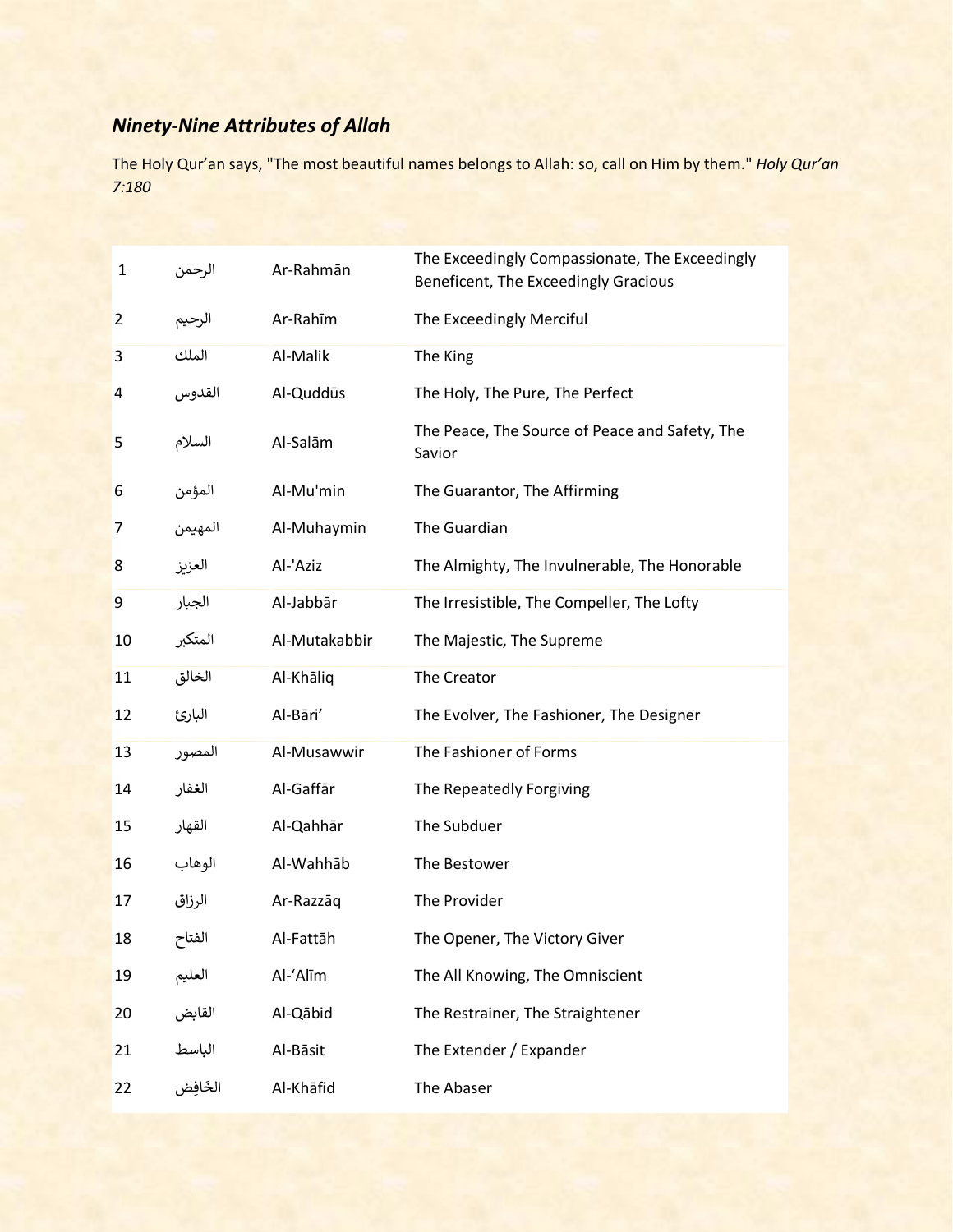| 23 | الرافع | Ar-Rāfi'   | The Exalter                                                           |
|----|--------|------------|-----------------------------------------------------------------------|
| 24 | المعز  | Al-Mu'izz  | The Giver of Honour                                                   |
| 25 | المذل  | Al-Mudhill | The Giver of Dishonour                                                |
| 26 | السميع | As-Samī    | The All Hearing                                                       |
| 27 | البصير | Al-Basīr   | The All Seeing                                                        |
| 28 | الحكم  | Al-Hakam   | The Judge, The Arbitrator                                             |
| 29 | العدل  | Al-'Adl    | The Utterly Just                                                      |
| 30 | اللطيف | Al-Latīf   | The Gentle, The Subtly Kind                                           |
| 31 | الخبير | Al-Kabīr   | The All Aware                                                         |
| 32 | الحليم | Al-Halīm   | The Forbearing, The Indulgent                                         |
| 33 | العظيم | Al-'Azīm   | The Magnificent                                                       |
| 34 | الغفور | Al-Ghafūr  | The Much-Forgiving                                                    |
| 35 | الشكور | Ash-Shakūr | The Grateful                                                          |
| 36 | العلى  | Al-'Alī    | The Sublime                                                           |
| 37 | الكبير | Al-Kabīr   | The Great                                                             |
| 38 | الحفيظ | Al-Hafiz   | The Preserver                                                         |
| 39 | المقيت | Al-Muqīt   | The Nourisher                                                         |
| 40 | الحسيب | Al-Hasīb   | The Bringer of Judgment                                               |
| 41 | الجليل | Al-Ğalīl   | The Majestic                                                          |
| 42 | الكريم | Al-Karīm   | The Bountiful, The Generous                                           |
| 43 | الرقيب | Ar-Raqīb   | The Watchful                                                          |
| 44 | المجيب | Al-Muğīb   | The Responsive, The Answer                                            |
| 45 | الواسع | Al-Wāsi'   | The Vast, The All-Embracing, The Omnipresent, The<br><b>Boundless</b> |
| 46 | الحكيم | Al-Hakīm   | The Wise                                                              |
| 47 | الودود | Al-Wadūd   | The Loving                                                            |
| 48 | المجيد | Al-Mağīd   | All-Glorious, The Majestic                                            |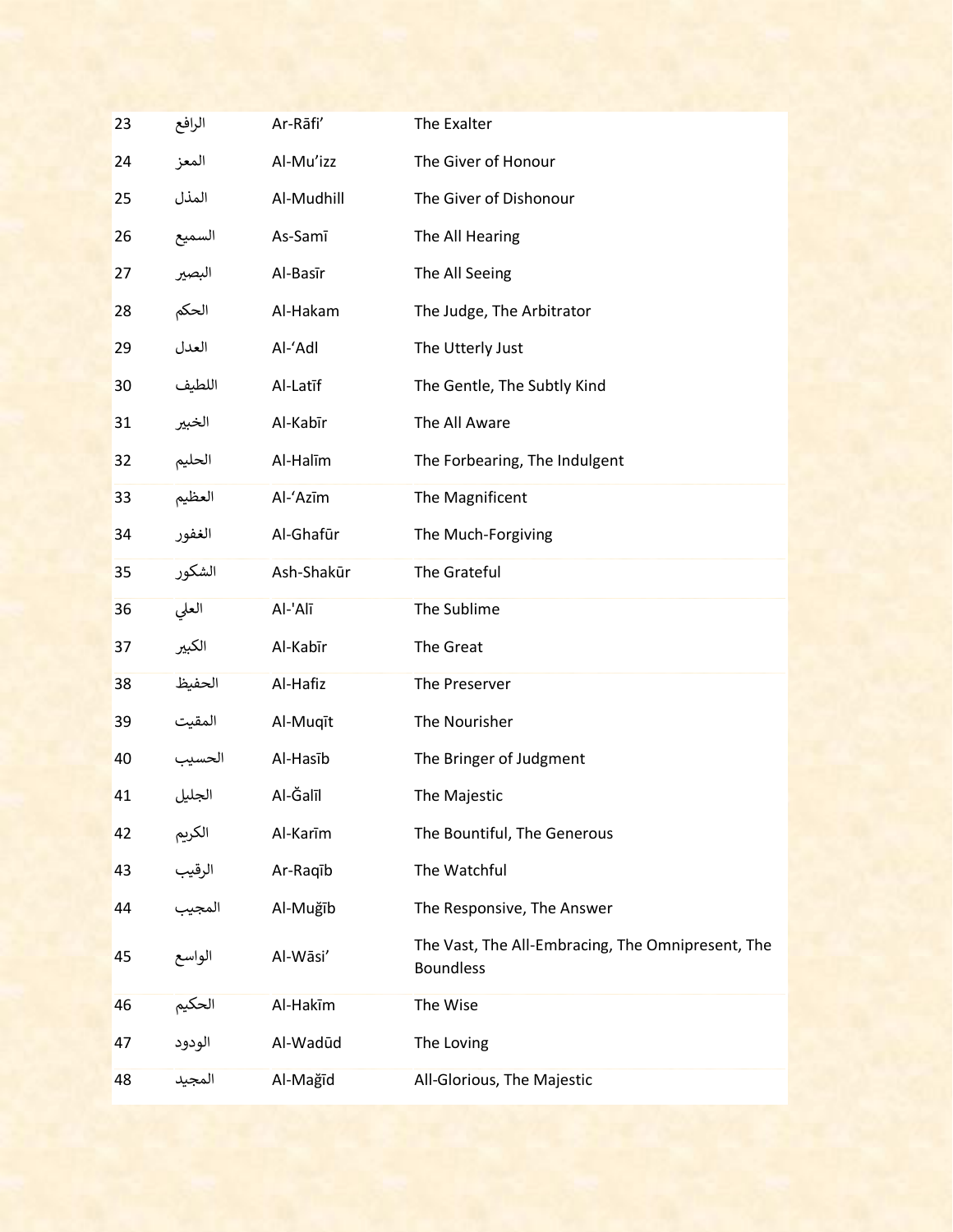| 49 | الباعث     | Al-Bā'ith     | The Resurrecter                                  |
|----|------------|---------------|--------------------------------------------------|
| 50 | الشهيد     | Ash-Shahīd    | The Witness                                      |
| 51 | الحق       | Al-Haqq       | The Truth, The Reality                           |
| 52 | الوكيل     | Al-Wakīl      | The Trustee, The Dependable, The Advocate        |
|    | القوي 53   | Al-Qawwī      | The Strong                                       |
|    | المتين 54  | Al-Matīn      | The Firm, The Steadfast                          |
|    | الولي 55   | Al-Walī       | The Friend, Patron and Helper                    |
|    | الحميد 56  | Al-Hamīd      | The All Praiseworthy                             |
|    | المحصى 57  | Al-Muhsī      | The Accounter, The Numberer of All               |
|    | المبدئ 58  | Al-Mubdi'     | The Originator, The Producer, The Initiator      |
|    | المعيد 59  | Al-Mu'īd      | The Restorer, The Reinstater Who Brings Back All |
|    | المحيي 60  | Al-Muhyī      | The Giver of Life                                |
|    | المميت 61  | Al-Mumīt      | The Destroyer, The Bringer of Death              |
|    | الحي 62    | Al-Hayy       | The Living                                       |
|    | القيوم 63  | Al-Qayyūm     | The Subsisting, The Guardian                     |
|    | الواجد 64  | Al-Wāğid      | The Perceiver, The Finder, The Unfailing         |
|    | الماجد 65  | Al-Māğid      | The Illustrious, The Magnificent                 |
|    | الواحد 66  | Al-WāHid      | The One, The Unique                              |
|    | الاحد 67   | Al-Ahad       | The Unity, The Indivisible                       |
|    | الصمد 68   | As-Samad      | The Eternal, The Absolute, The Self-Sufficient   |
|    | القادر 69  | Al-Qādir      | The Omnipotent, The All Able                     |
|    | المقتدر 70 | Al-Muqtadir   | The Determiner, The Dominant                     |
|    | المقدم 71  | Al-Muqaddim   | The Expediter, He Who Brings Forward             |
|    | المؤخر 72  | Al-Mu'akhkhir | The Delayer, He Who Puts Far Away                |
|    | الأول 73   | Al-'Awwal     | The First, The Beginning-less                    |
|    | الأخر 74   | Al-'Akhir     | The Last, The Endless                            |